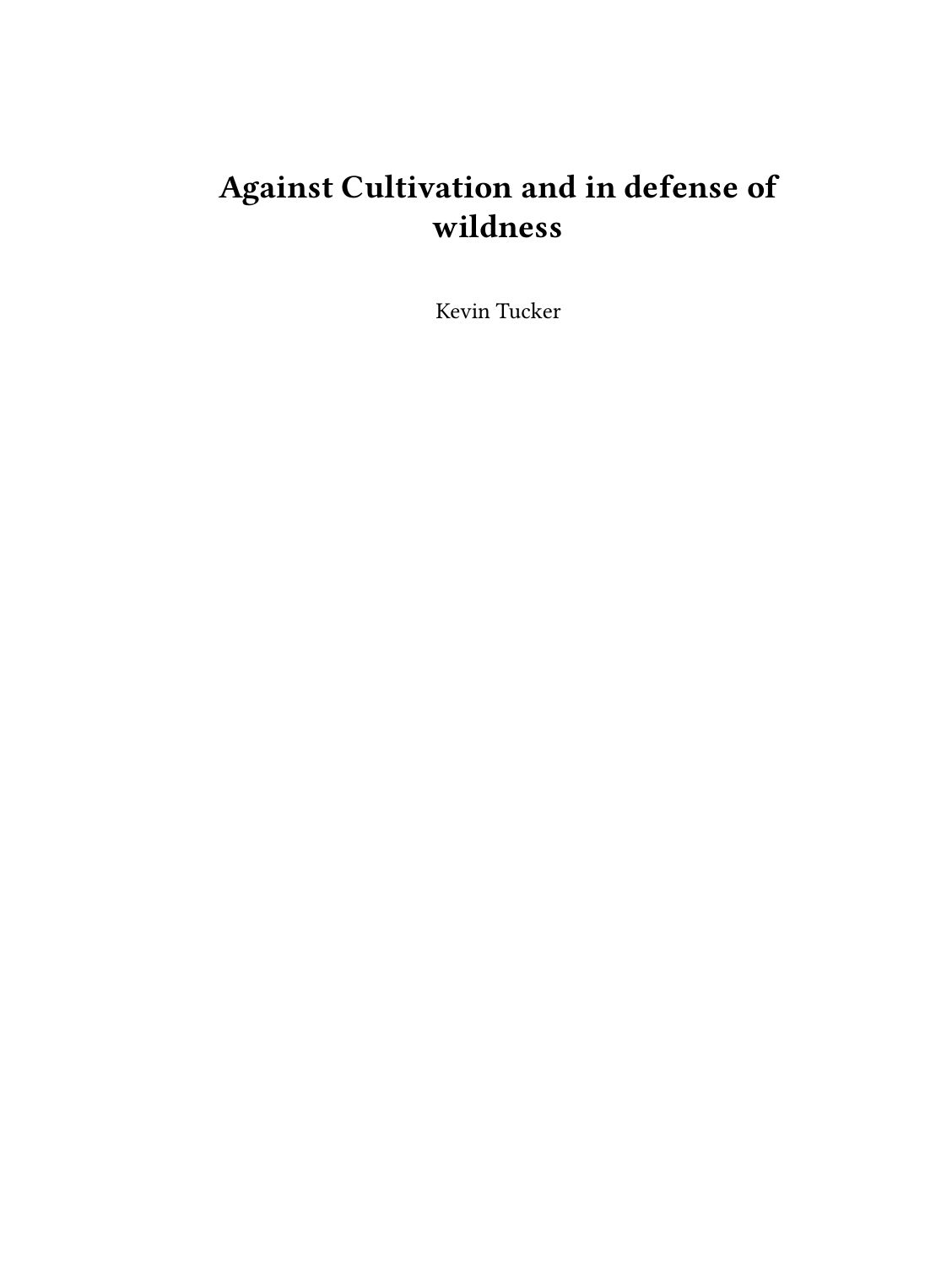## **Contents**

| $\overline{9}$ |
|----------------|
|                |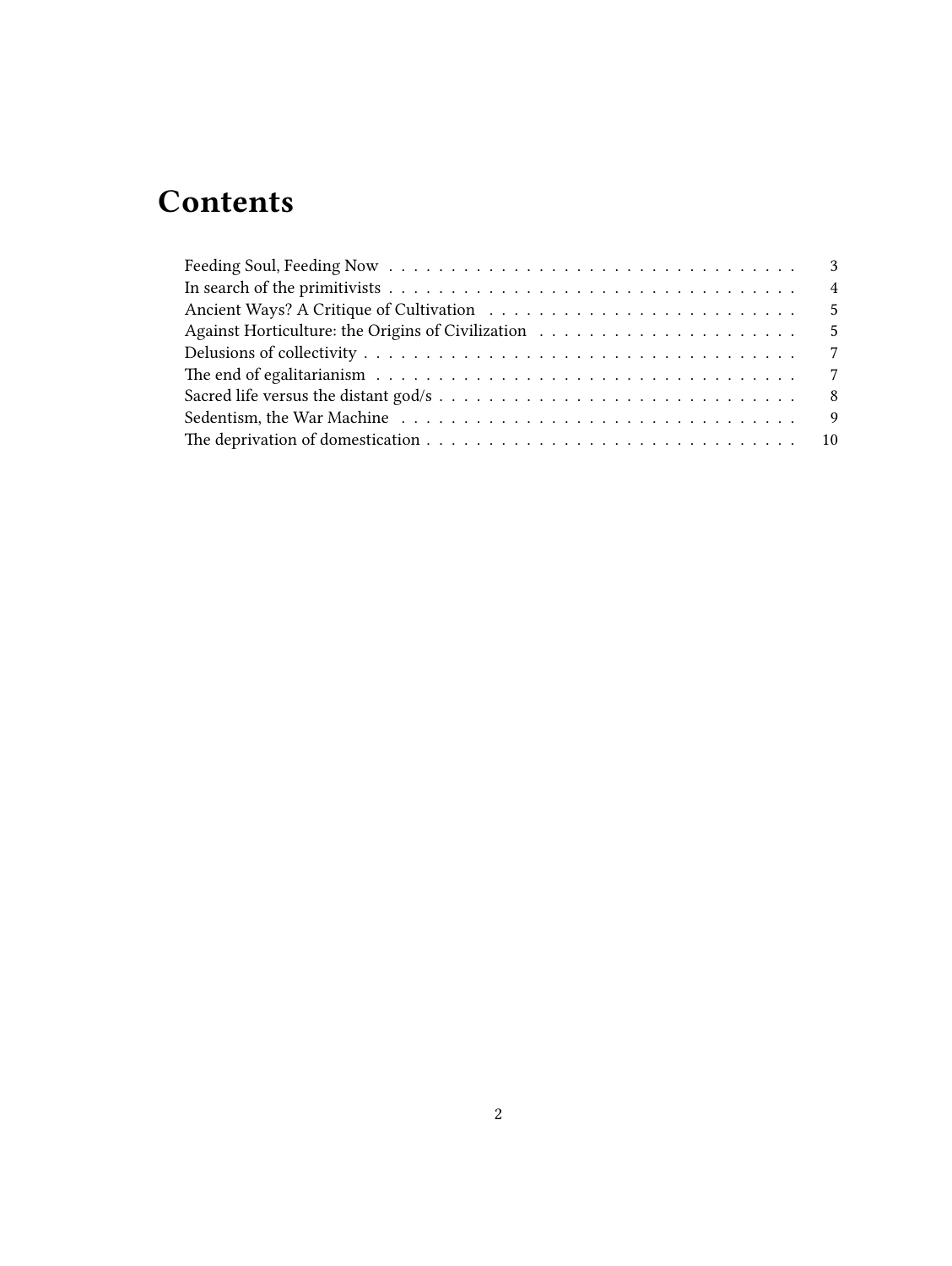It doesn't take an anthropologist or an anarcho-primitivist to see that Witch Hazel's 'Against Agriculture & in Defense of Cultivation' (*Fifth Estate*, Spring 2003) took some rather revisionist looks at human history. Her argument for cultivation is framed within the larger confines of the obvious problems of industrial agriculture, but just because this is bad doesn't mean that other forms aren't.

What is going on here is the kind of trick that leftists are prone to use, and I would like to say I was disappointed to see Witch Hazel employing it so well. If you point out how bad things are now, then you can make a case for anything because it is something different, especially in this case where cultivation (which is never really defined) is blindly advocated. It reads very similar to vegan-advocacy books that point to the problems of mass agriculture and come to the conclusion that somehow a vegan world would fix all these problems. Needless to say, I don't see how Witch Hazel's 'cultivation' offers anything against the problems we face now.

#### <span id="page-2-0"></span>**Feeding Soul, Feeding Now**

There is no question about anarchists holding off future lifestyle issues for 'after the revolution', but I'm not sure how "cultivation" offers much in the way of long term issues. I do think that permaculture offers some short term help, but I don't see much in the focus of long term issues. It will definitely be a helpful skill, but I think that, like most things, it has its limits. When shit does go down, I don't think it's going to be those who have gardens surviving and those who don't dying off. Those gardens may make certain people susceptible to raiding or may just not last or they may be successful. Either way, it never benefits to put all of your eggs in one basket, not to mention the limit of what you can fit in that garden.

I'm not a fan of spending time thinking about what the future may hold or what exactly will happen once civilization collapses as it surely will. Regardless of what genius plots people may be able to think up, people are going to do some crazy shit in order to try and sustain their 'life'. I won't focus on the entire picture here, but it seems to me that if people have interest in surviving the collapse, their best bet is learning gathering and hunting skills (and I'm not just talking about road kill here, once those cars stop running there won't be any left, better start learning and reconnecting here and now). There are far more options in gathering and hunting than there are in any kind of cultivation and it's probably a safe assumption to say that mobility is always going to be of the utmost importance.

If any kind of growing is going to be of use, it would be a blind seed spreading rather than gardening. I think any kind of anarchist practice would move as far away from property as possible and that sure isn't coming from gardens. The bottom line as far as planting goes seems to be that if you wish to be successful, you should mimic the growth that existed before civilization was inflicted upon this area. It makes sense not only in bioregional thinking, but in the fact that it flourished here before without human interaction so it can do it once again. Minimal effort, maximum output, and little human control. My emphasis is on rewilding, not re-planning the world around me.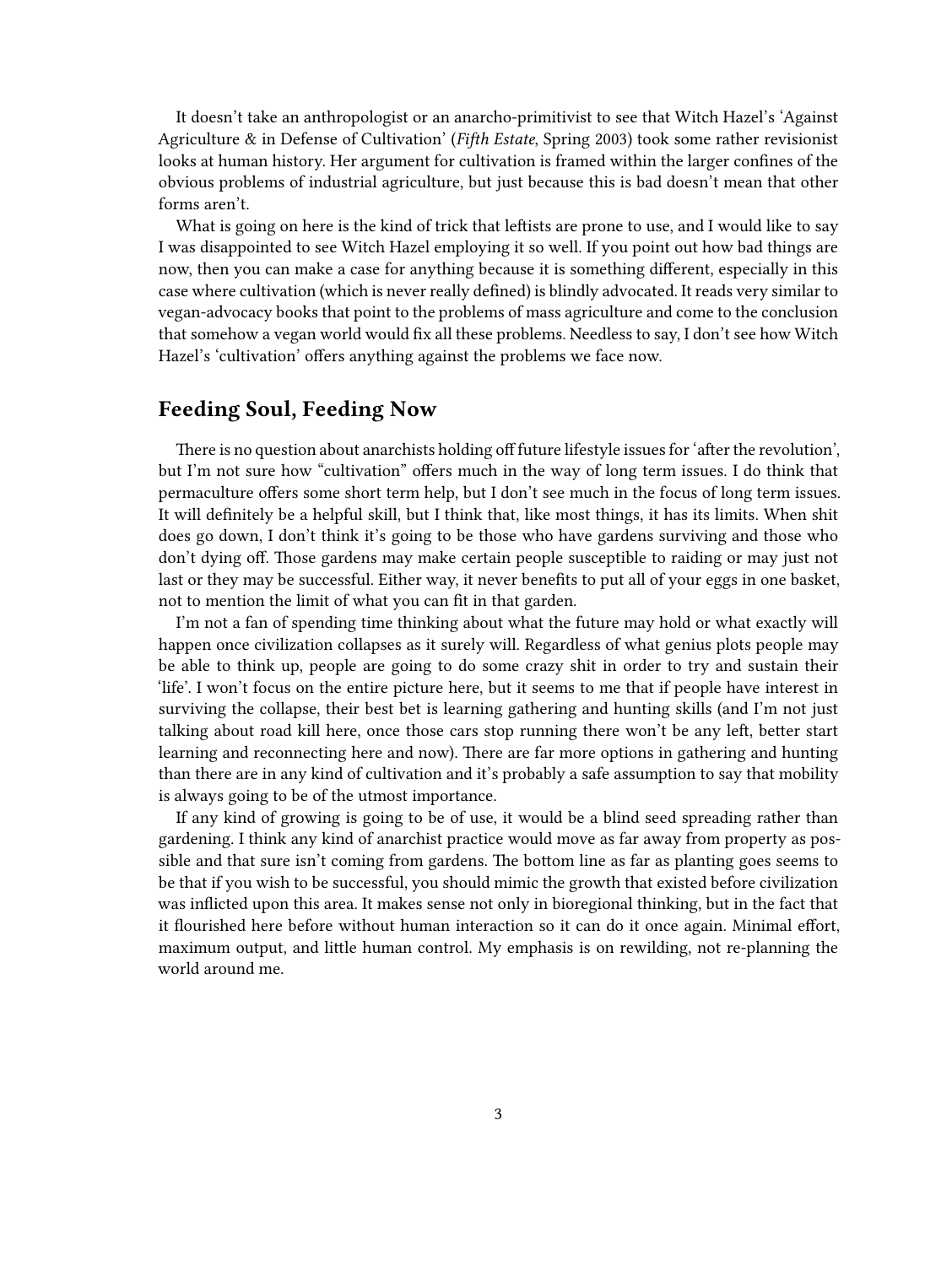#### <span id="page-3-0"></span>**In search of the primitivists**

The most interestingly concocted part of 'Against Agriculture' was the 'Ancient Ways' section, which I would gather was the main reason this piece was written. I'm confused about Witch Hazel's references to "primitivist" "theory"; I don't think there's anything holistically theoretical about it really. The history of civilization is, rather non-coincidentally, linear and the "primitivist" critique points towards what has happened. I don't think there's many guesses about it, and I'm not sure that Witch Hazel has done much to really contend it aside from what anarchoprimitivists that she knows have to say (which is not any kind of anarcho-primitivist ideology).

I'm not really sure about any kinds of "misconceptions" about the dawn of food cultivation representing a very real difference in how humans co-existed with their world. This isn't anything explicitly "primitivist", but a common understanding within fields of anthropology and general human history. Regardless, I'm assuming that "fall from grace" being in quotation marks would make it a quotation, although there's nothing that would actually implicate this being a "primitivist" theory. Despite the obvious consequences of domestication, it's probably safe to assume that using the very loaded words/phrases ("fall from grace", "impurity" and "fundamentalism") does make us anarcho-primitivists sound like religious fanatics, but this is where it gets good. Witch Hazel seems to think that if you botch things up enough, then it'll become the truth. So here we go.

W.H. states:

"A basic misconception…about 'primitivist' theory is that the dawn of food cultivation some 10,000 years ago represented the 'fall from grace' of humanity, and that everything that has been developed since that point has been tainted with the impurity of 'domestication' and 'civilization'."

Again, I don't see the misconception here aside from an attempt to undercut this rather elementary understanding of human history as some kind of insane, religious theory. Food cultivation is marked by domestication, this is basic, civilization begins with the complex social situation that occurs with food cultivation, and this is basic. What's the problem here?

She continues: "this simplistic analysis reflects the same reductionist logic that has led to the social diseases of modern life." This is probably one of the best sentences in the whole essay! The analysis became simplistic when the author (dear ol' W.H.) simplified it. How it is reductionist is beyond me, unless you want to extend that statement and point to any kind of broad statement being reductionist. Regardless, we'd be implicating language as a whole (which the AP critique does) and then nothing would be worth arguing. Either way, I'm not sure how a connection is made between a "primitivist theory" and "the social diseases of modern life." Straw person anyone?

The argument goes on to show that somehow cultivation wasn't much of a difference at all, and from this point cultivation is anything from spreading seeds (via defecation) to agriculture, either way, the author makes no distinction in her sources here. Cultivation is suddenly "likely a simple adaptation for survival", but there is no evidence of this and unfortunately her blanket statement doesn't make it true.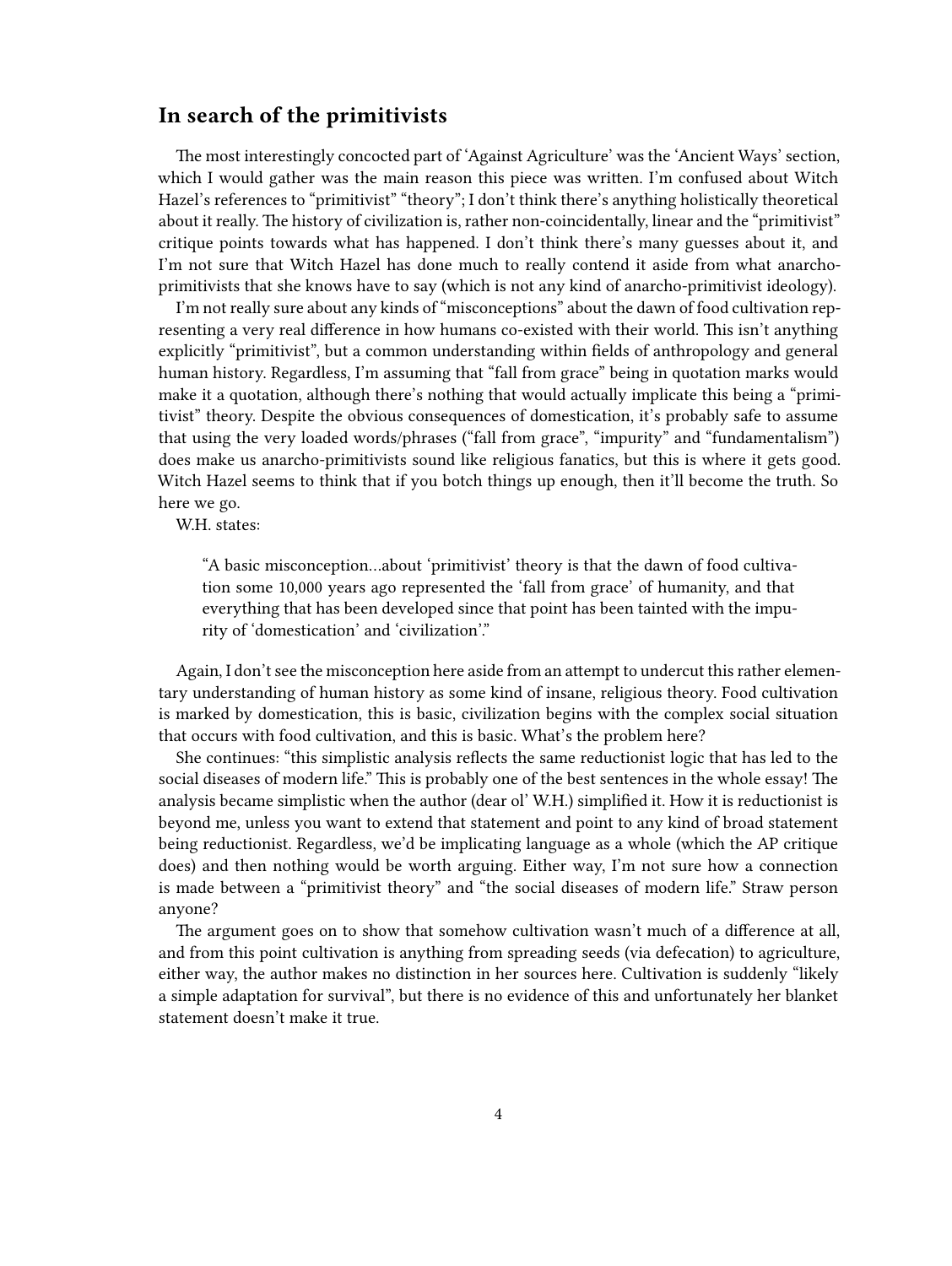#### <span id="page-4-0"></span>**Ancient Ways? A Critique of Cultivation**

However, cultivation does have specific definitions whether W. H. likes it or not. Webster's even goes so far as to define it as: "To prepare or improve (land), as by fertilizing or plowing, for raising crops". I may have to check, but I'm pretty sure that the author of that bit wasn't an anarcho-primitivist, and by their definition, cultivation is limited to agriculture since this definition points to "fertilizing or plowing", a distinction that separates horticulture and agriculture. So far from shitting seeds, we actually have a permanent human impact on the soil via plowing. Given the clear fundamentalist edge that Webster's tends to carry, I'll settle for cultivation meaning the still anthropocentric "prepare or improve…for raising crops".

As far as the gradations between horticulturalists and foragers, which W. H. has lumped together in her vague usage of 'cultivation', there are differences. When you look historically at the situation, it becomes easier to make an analogy to the situation: everyday, there is a transition period while the sun rises or sets, but outside of this short period, you always know damn well when it's day and when it's night. Regardless, it is important to realize that cultivation is just as much the bottom line for horticulturalists onwards, applying equally for Papua New Guinea highlanders to the Mid-Western United States.

The kind of groundless blanket statements are carried out to even further extremes as we follow the 'Native Americans could do no wrong' logic. Are we supposed to be surprised that "[e]ven today" people thrive on horticulture (no mention here of course of the problems those people are having in today's world)? I guess that means that it could last forever! Follow this further, even today people thrive on globalized, capitalist culture, does that say anything? W.H. needs to take a serious critical look at the human history since cultivation and not just think about how nice gardens are. What you will find is that horticulturalists always have property, hierarchy, are prone to institutionalized power roles, and are the originators of the modern military system.

Any way you look at it, you still have to come back to the idea that somehow cultivation is an "ancient way". As mentioned earlier, cultivation dates back only 13,000 to 10,000 years, and in this it spread very sporadically until various technological advancements made colonization more feasible on a large scale. When you juxtapose that against the millions of years that we've lived as foragers, it's hard to say that 1% of human history is ancient anything.

Cultivation is a recent adoption to human culture, and I don't think it's a stretch to say that it was one of the worst ideas yet. The same mentality that would place horticulture as ancient would have to say that books are ancient compared to computers. The point being that older does not equate with "ancient". Again, just because it isn't as bad doesn't mean that it is any kind of ideal either.

#### <span id="page-4-1"></span>**Against Horticulture: the Origins of Civilization**

Perhaps I'm a "fundamentalist", but I think that is irrelevant to this purely revisionist and deluded view of human history. Cultivation is not "the simple act of collecting seeds and replanting them elsewhere" and I have no idea where that definition comes from, or how that relates to horticulture. Horticulture is an invasive process. It can be far less destructive than our current agriculture, but what is that saying? A bullet kills as surely as a bomb; the issue seems to me to be of scale, which W.H. ironically points out later in her essay, but I'll get to that.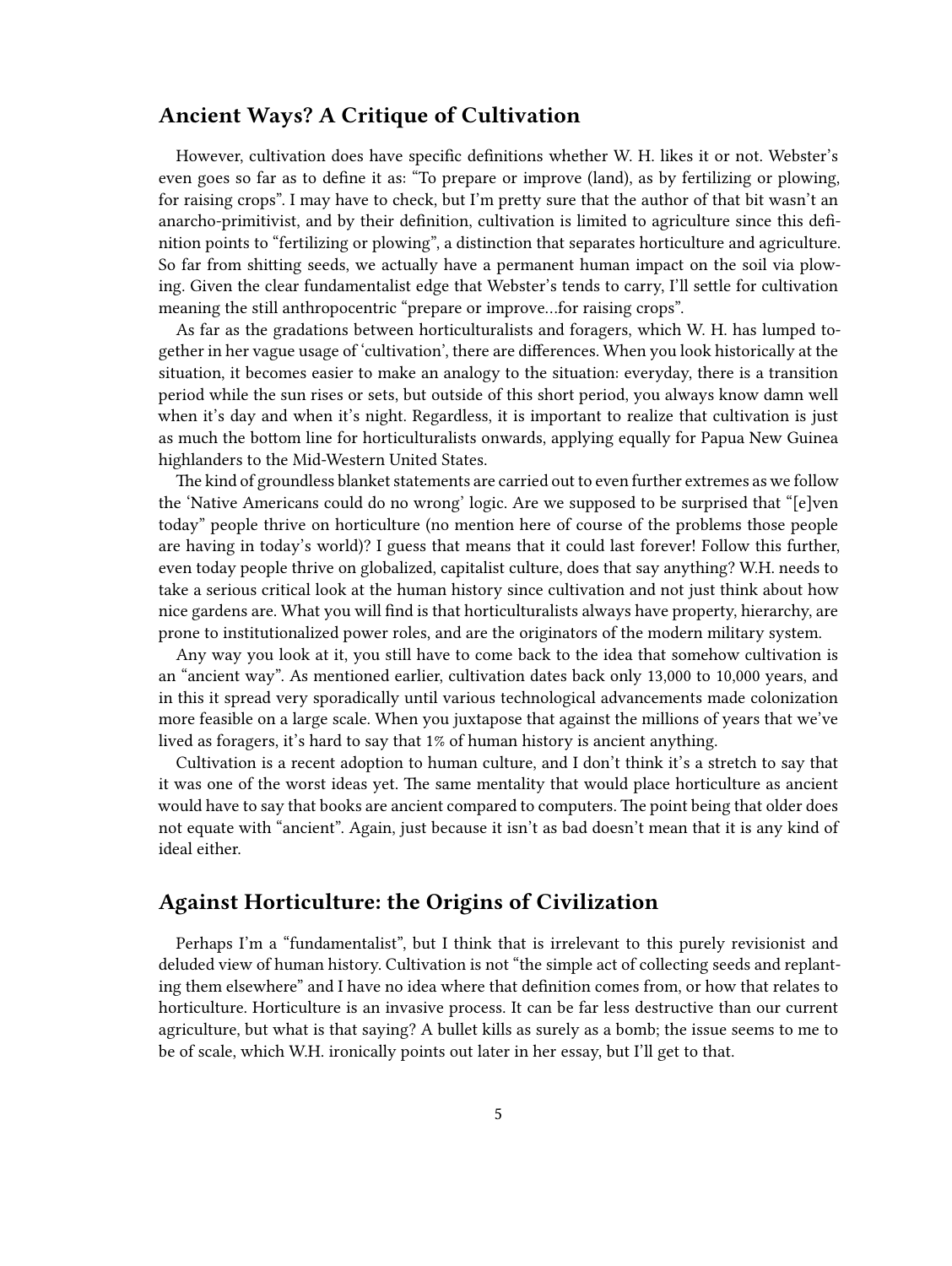Let's start looking right here in North America where "dozens of Indian groups practiced [horticulture] without the trappings of civilization" with the later qualification of "aside from that which was imposed upon them". What you will find is similar to the rest of the world where horticulture was practiced. The majority of peoples, aside from the Plains Indians, practiced horticulture, which was still probably no more than 2,000 years old. They had property and the 'Iroquois Confederacy' held a large portion of the upper-east coast. Being the model for many later forms of democracy and even some 'anarchist' confederations, it's hard to say that this wasn't an institution of power over a relatively large area, meaning that these people were able to effectively control one another. That large of an area isn't likely to feel the same about everything and there wasn't a shortage of fighting and raiding.

In fact you'll find that there are the "trappings of civilization" not only here, but across North America. In fact, it seems that you can see many just by looking at the dynamics of the foragers of the Plains with the horticulturalists who surrounded them. They adopted many of the horticulturalists values and raiding and war parties took a rather high social role. There were wars and massacres, but I guess you'll have these things right?

When you look upon the ruins of the civilizations that grew along the Mississippi River, you'll find huge mounds or pyramids if you will. Perhaps these were just past time buildings for horticulturalist people and not any sign of extreme social hierarchy and stratification as you had in every other civilization that built pyramids (including numerous North American ones). I guess the Inca never really did have civilization though even if they did have a ranked society in which peasants were ritualistically slaughtered to appease the gods as the soils were wrenched. Perhaps there weren't institutionalized sexual divisions of labor among sedentary peoples of the Northwest either?

Now don't get me wrong, I'm not saying that these are the same as what is here now, but I see no reason to call them what they are not. The horticulturalists here tended to be rather civilized to the point that foragers surrounding them even adopted some of their belief systems (arguably of necessity). I think there's substantial reason to believe that these people were hardly "egalitarian" on any kind of a holistic basis. I digress though, my interests as an anarchist aren't to tell people how to live, but to try and destroy the systems the make true autonomy impossible, namely civilization. Frankly, the Yanomamï practicing a rather brutal form of horticulture doesn't affect me here, but if I'm claiming to be an anarchist and pointing in certain directions, why would I point to something that's not anarchy?

W.H. has expressed disliking to the idea of burning out sections of forests to me before, but what is the process of horticulture? Almost all remaining horticulturalists live in forests. Fields and villages are not in areas of the forest that are downed, they are cleared out by 'slash and burn' methods. This means that decent sized portions of the forest are cut and burned down to make way for fields to cultivate and live. The practice itself is arguably 'sustainable' if the population is kept in check and no one moves into the area. Historically this isn't the case though. Once you remove all the natural birth control methods (part of sedentism) that foragers adopt via their lifeway, populations will gradually grow. The fields are worked until it is no longer 'profitable' for them to be worked, then they are left fallow and new fields are worked. This system keeps land from being completely killed off, but it is limited, and after so long each plot can only be worked so long. So yes, people can exist this way for a significant amount longer, but it is still limited in the longer run and what are the costs?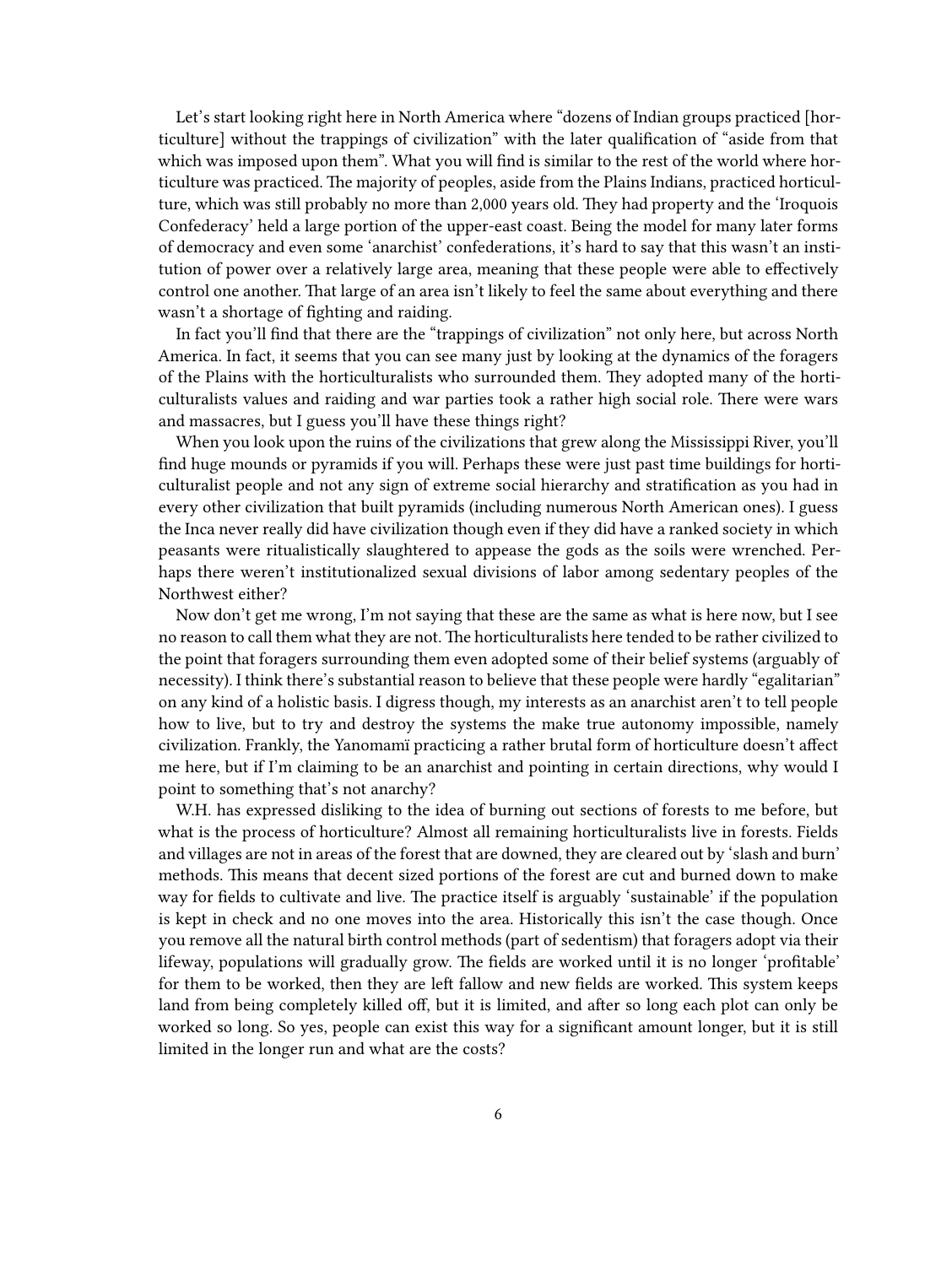#### <span id="page-6-0"></span>**Delusions of collectivity**

W.H. shows her lack of knowledge on the matter when she claims that:

"Subsistence horticulture doesn't…require specialization of labor, or long monotonous work hours. The most effective methods have always been diversified community efforts, which cut down on work hours as well as monotony."

I'm curious as to what horticulturalist peoples W. H. has been looking into, because this surely isn't the case for almost all horticulturalists that have existed until more recently or are still struggling to maintain their own lives. The only real exception that I've found among horticulturalists are the Pueblo who are ecologically forced to have a stronger social connection and form of cooperation, but that is one case of many, and I'm not interested in getting into details about their lives here.

However, across the rest of the planet you don't find this kind of odd example that W.H. points to above. In nearly every horticultural society that I've looked into, the fields are privately owned, and communal work hardly extends beyond the nuclear family at most, or unilineally recognized male kinsfolk, and there is an intensified specialization of labor, primarily in the means of warriors, which will be the focus of the following section. Either way, horticulturalists do work longer hours than foraging counterparts. There are fewer people needed to be directly involved in bringing in food, but the slack isn't spread around, instead you have specialization.

This is most typified in the existence of big men leading up to chiefs. Most of these societies don't have a solidified political structure, but there are more 'influential' people and chiefs arise from this. What you are seeing is the process of centralization albeit on a slower scale than 'Western' style centralization. Having possessions and fixed locality create social problems and private accumulation of wealth create issues that anarchists ideally should concern themselves with. Not to mention that with specialization comes a solidifying division of labor, meaning that work does become more monotonous because you do very specific tasks daily.

### <span id="page-6-1"></span>**The end of egalitarianism**

What I would assume would be an extremely important focus for W.H., but it is looked right over, that is the issue of patriarchy. Horticultural societies are marked by a break with the more prevalent egalitarianism of foraging societies. This is the end result of a process which can be exemplified by the case of the Inuit, the only nomadic foragers who encompass more patriarchal values (i.e. viewing women as objects). The Inuit represent an anomaly among foragers because the women bring in little to none of the subsistence. They are thus socially degraded as males see themselves as the bearers of the whole society. The importance of the mother-child relation is thus degraded and the domestic becomes secondary to the direct roles of sustenance. This juxtaposes rather harshly against other foraging societies such as the !Kung in which women bring in 60–80% of the food and communal relations are much more highly regarded.

It's hard to say that the principle of who brings in the calories gets treated good is the primary factor. Youths and the elderly are figured highly in gatherer-hunter societies, although again this relation is different for the Inuit. The elderly and youth aren't treated badly, but there are practices of female infanticide and it is considered noble for the elderly to commit suicide (it is important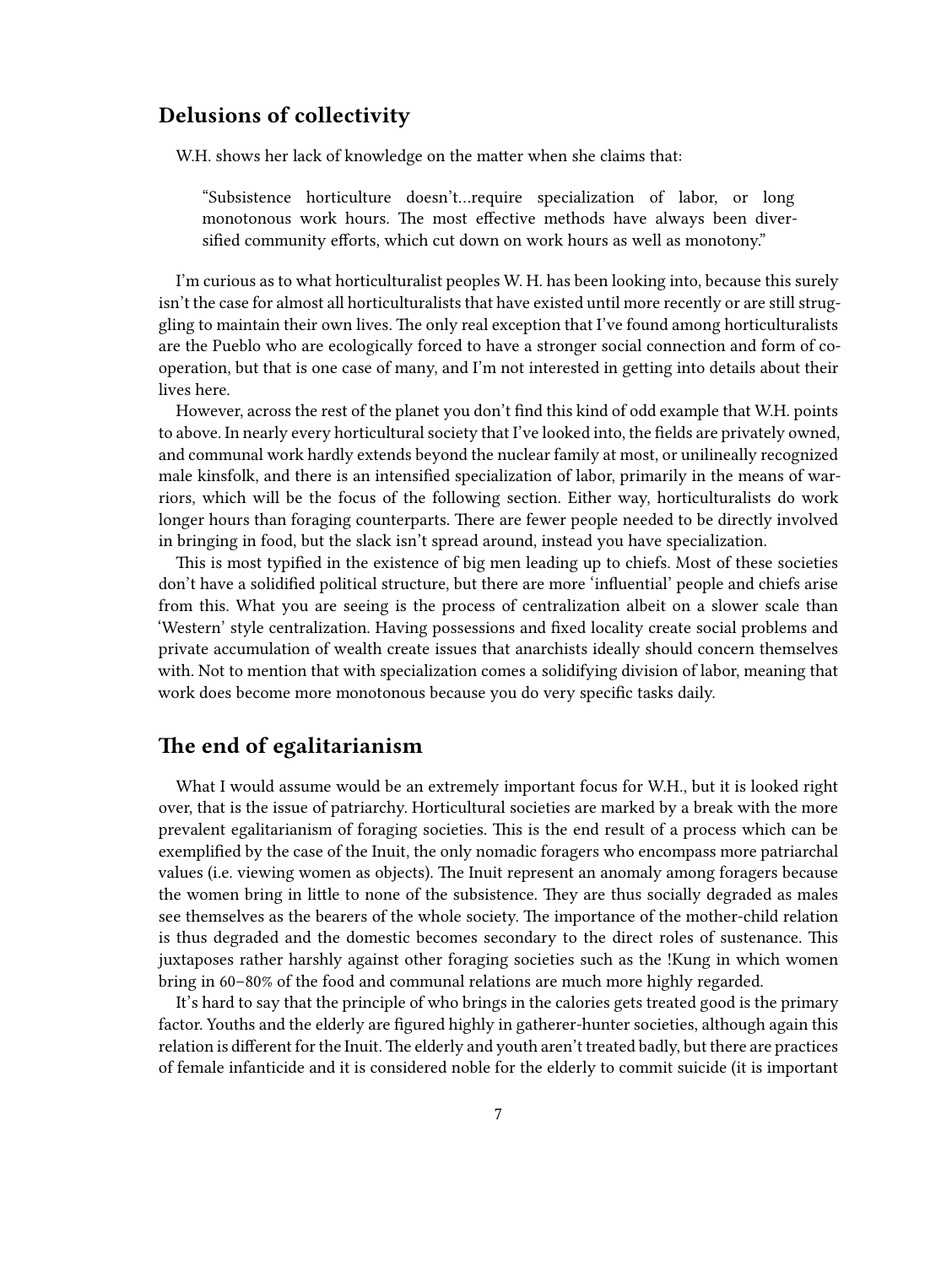to remember that this means they socially uphold this and it's not a case of those around them saying things like, "isn't it time you killed yourself?"). What seems to underscore this is the issue of abundance with equal access. A male, female, or other can not be kept from going out and collecting enough to care for themselves when they have the skills that come with the foraging life.

When you create property or limit ability, you are thus concentrating the ability to live. Women are perfectly capable of gardening and still collecting in horticultural societies, but the males own the gardens and thus control the surplus (not to mention the anthropocentrism here considering limited access for other animals or the cycles of life). As we've seen throughout all of history, those who control the surplus control the people, but we've also seen that the lifeway we've existed in for 99% of our time here has intentionally kept societies from allowing this kind of concentration.

Anarchy, in its truest form, is our heritage, and it denies any means of control, and thus any kind of power and property. While horticulturalist societies are often lacking any formal power roles (chiefs), there is a kind of stratification that originates here. This is why anarcho-primitivists focus on the dawn of domestication as the origins of our current dilemma, because above all else, this is the definite event in which the social ills we are all faced with now begin. It's not like this is some kind of made up distinction, it is something that is clear and persistent throughout horticulturalists and almost always not present in gatherer-hunter kinships.

As far as horticulturalists go, they are almost always patrilineal, meaning that in a property owning society, property and relations are recognized through the males, giving an economicpolitical upward thrust. The most socially valued acts are granted to males (such as the growing of yams by males only for the Trobrianders [the yams have a social importance akin to money in capitalist societies]) and women are systematically pushed into lower social positions.

#### <span id="page-7-0"></span>**Sacred life versus the distant god/s**

The new age co-option of such traditions as goddess religions arise later in the cultivation timeline through certain agricultural societies that W.H. later draws on: "When farmers in India plant a seed they pray for its endurance." Much as vegans uphold the ideal of ahimsa (a Hindu belief linked most commonly with the sacred cow) is similar to this in that it is giving a very one-sided look to what is the social circumstance. The cow is sacred because it provides life, not in its death, but through the milk it gives and the labor it provides. The seed is sacred because it is their source of life.

In his excellent work, Wandering God, anthropologist Morris Berman makes some extremely important distinctions that draw out the differences that underlie this kind of religiosity. He distinguishes the two: "[Hunter-Gatherer] society (or more precisely, immediate-return economies) — whose conception of the sacred is diffuse, paradoxical, and horizontal — and agricultural civilization (or more generally, delayed-return economies) — whose notion of the numinous is vertical, ranging from a generalized sacred authority to the intense experience of unitive trance." The idea that your mode of production is replicated through all social means of your life can be seen throughout every society. The foragers live their spirituality, because they live as a part of the world, their sources of life are thus as abundant as their spiritual connections. Those who culti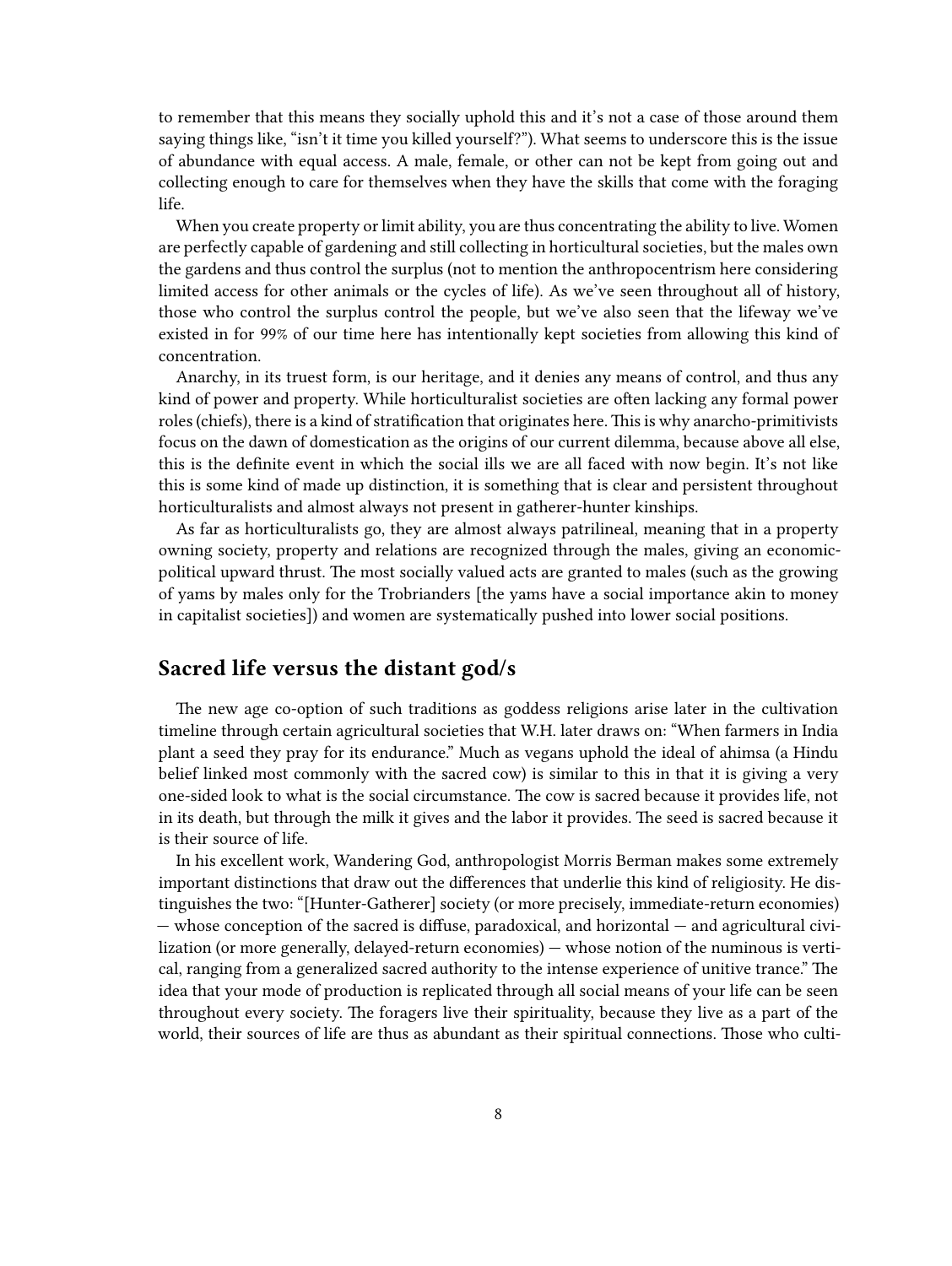vate are relying on the ends of their labor, their faith replies. Everything is a delayed-reaction, especially their gods, and their relation becomes more increasingly mediated through specialists.

The dynamic is different between agriculturalists and horticulturalists who are not as alienated (and thus not as religious), but this doesn't change the underlying issues. Perhaps some comparisons are in order: when a yuppie buys stock, they pray for its endurance, or when a person buys a lottery ticket they pray that it will bring them good fortune. These aren't the acts of those who already have what they need, but those who are in a situation of spiritual deprivation or need (greed in this case). To say that Indian farmers pray for the endurance of the seeds is saying nothing more than they pray for the endurance of their livelihoods. This is not the same as praying for the extreme excesses above, but it all relates to the delayed-return, which we breathe, eat, sleep, and dream. Their relation with seeds (though the dependence is intrinsically no different than a foragers or one of us) is directly related to their relatively more direct act of food cultivation. There are huge differences here, but let's not let the more minor distinctions paint a picture of something that isn't there. Indian society is stratified and there are those who are marginalized and exploited by it. Their relation to seeds and goddesses says nothing more than it's better to diversify faith than put it in one god, it just makes sense to have other options when desperate.

#### <span id="page-8-0"></span>**Sedentism, the War Machine**

Cultivation is always egocentric; it is done for the benefit of a certain person/s. As mentioned earlier, cultivation is a directed effort, meaning that it's not like going out and hunting a wild animal or gathering wild plants, but it is an entire process, from start to finish that is intended for specific peoples. What happens is that a certain amount of land has been claimed by a specific group giving the implicit understanding that what happens on that land is no longer for the whole of the earth, but for those people who have now considered it theirs. By virtue of this, you have initiated the idea of 'property' which is completely alien to the world prior to this action and is unlikely to be recognized as different. Following from this, those peoples now have to ensure that this area, which is theirs by right of labor, must be kept as theirs. But why would anyone distinguish between any bits of land when there is no concept of property? The result is that this area must be guarded from outsiders who may come and take what is 'theirs'.

If you want to be realistic about horticulture, you need to look at the social realities. Humans in a 'natural' state live in a state of anarchy, and this was highlighted by the millions of years that humans lived as foragers without making permanent impacts and maintaining egalitarianism. Violence exists at all levels and all forms of societies, this is unquestionable. However, as an anarchist, it seems important to highlight a certain historical occurrence that make a stark difference in the ways human societies have acted with one another, primarily the creation of power.

By a very elementary anarchist critique, we understand the consequences of property as being at the cost of some thing else. What happens is that once people settle (become sedentary) and have an ample food supply, they are able to go against the natural 'binds' that keep populations in check and they are able to own more since they don't have to carry it around (as often). What you are left with is a growing population who owns 'stuff' and is requiring steady access to certain 'resources' and 'territory'. Inevitably there will be clashes and there will be others who take up this way of life.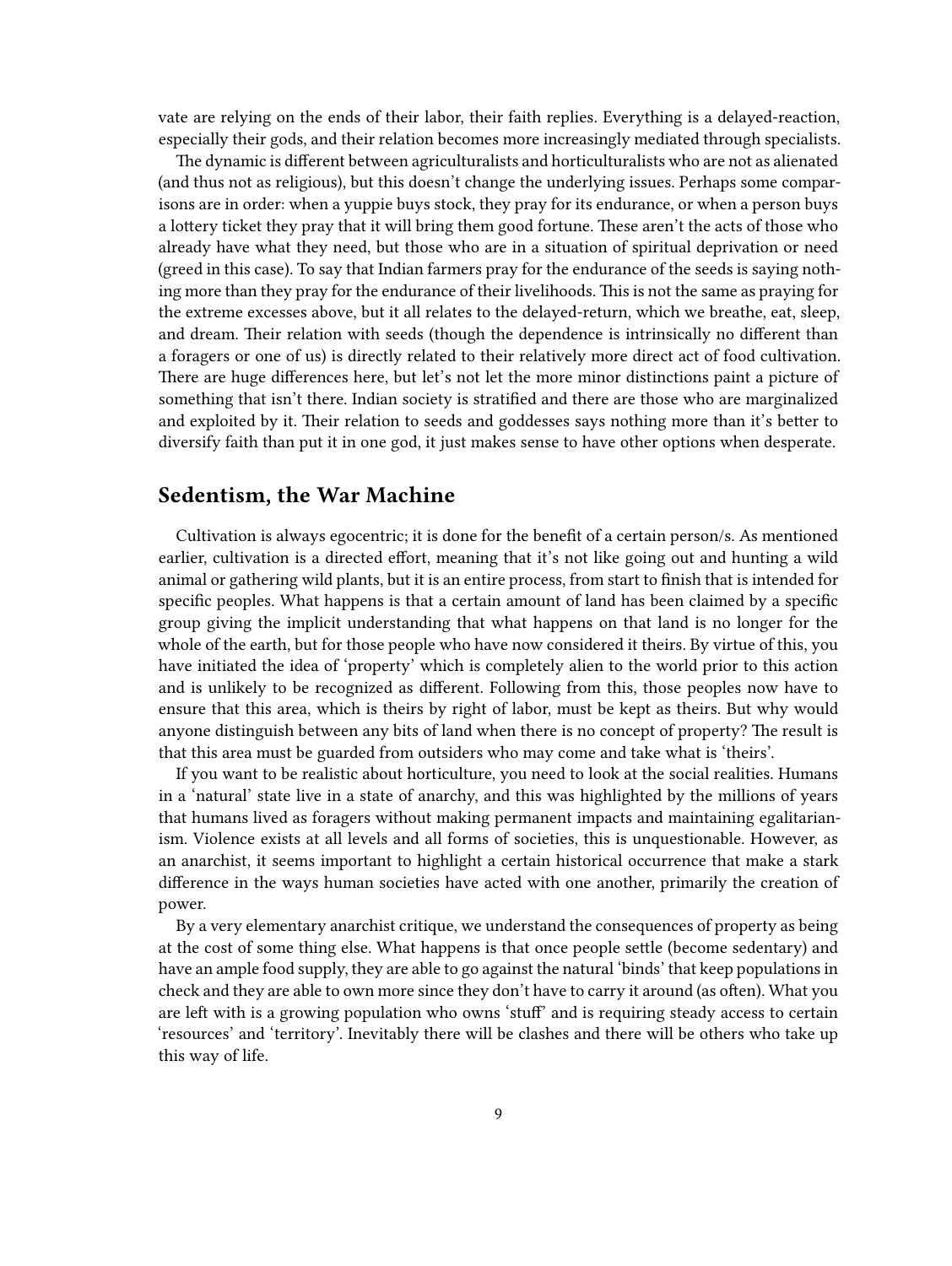What you see historically when you look at horticulturalists (with very few exceptions, as mentioned earlier) is the origins of the 'war machine' that we have to live with today. Specialization allowed for some people to become more skilled in fighting and this became all the more necessary as others would compete for 'resources'. Horticultural peoples are above all recognizable by the high social value put on warring and raiding, in which indiscriminate killing would occur. There is a qualitative difference between this and modern warfare, since the peoples knew each other intimately.

Those who are competing for 'resources' are those who have lived around each other for long periods, often moving from enemies to friends. They are tied by a complex past which can be altered through marriage or necessity, and thus, your enemies are not strangers to you. In the highlands of Papua New Guinea, for example, there are various relations between tribes. There are mokas, huge ceremonies in which enemy tribes 'flatten each other' with gifts and thus defeat them. These take place roughly 3–10 years apart, but almost every ten years you will have some level of warfare, which can either be mock battles highlighted by name calling, intense physical battles or raiding. All of which are followed by roughly a decade of political and social readjustments resulting again in battles. Throughout this process, property lines are moved back and forth, populations rise and get cut back. What you have is essentially "war as an ecological process" as anthropologist Andrew Vayda has argued.

Horticulturalists are extremely brutal and battle prone. There are periods where fighting may not escalate beyond name calling, but it is not unheard of for it to extend to points where entire peoples were systematically wiped out. These people, once the boundaries have been set up and constantly need to expand, will constantly go to war as competition over 'resources'. These are the same reasons that the modern state goes to war, albeit aided by super-technology. Regardless, it comes back to an issue of scale. Most horticultural peoples have accepted the warfare as a part of everyday life, and death is more inconsequential, perhaps even a means of population check.

These are the ways in which horticultural society can be appropriated to last longer and make a smaller impact. You have no other option in the long run than but to accept the warfare as part of the system, because horticulture is an ecologically taxing way of life. Once you step out of the true ancient ways, you are faced with this reality. The evidence of this is our past and the present in every aspect, just as the war on Iraq is over competing resources in a globalized economy. The more things change, the more they remain the same: the issue is scale, and frankly I'd rather see all of it destroyed than try to fix a system that was unnecessary from the beginning.

#### <span id="page-9-0"></span>**The deprivation of domestication**

However, it's not much of a stretch to compare this kind of warfare as the result of deprivation that comes from monotony as we see it so clearly today. This is an essential part of an anarchoprimitivist critique, being that the beauty of life comes from the spontaneity and chaos of living wildness. Foragers have no need to recognize any kind of necessity or schedules, nor are they tied down to any particular region. Their lives flow around what they would like to be doing as opposed to what they have to be doing.

Horticulturalists isolate themselves from the rest of the wild world and become dependent upon a certain circumstance. They have more freedom to change their location and some details over mass agricultural societies, but the point remains: it's a matter of scale. W.H. takes some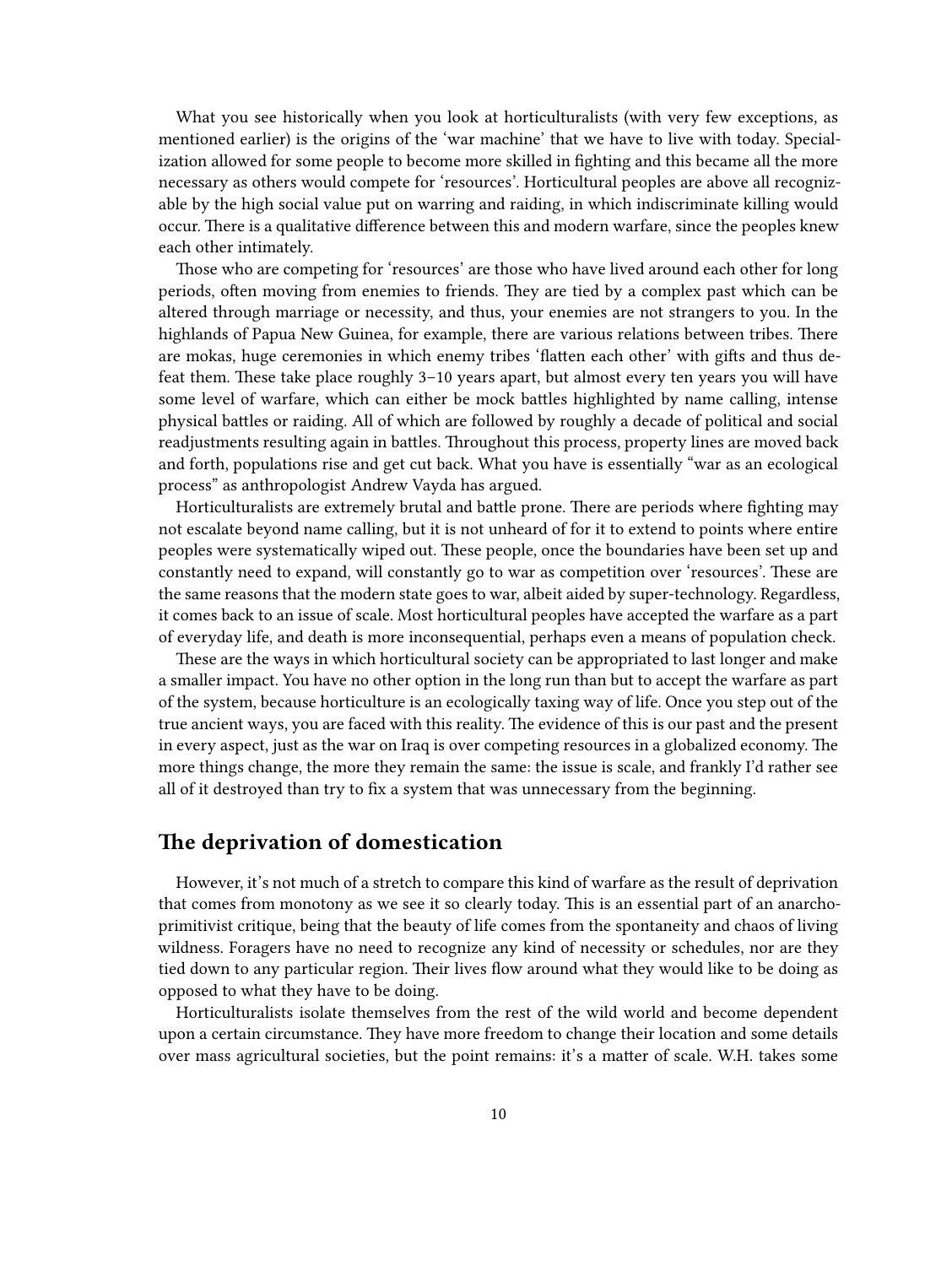issue with the critique of domestication, which perhaps she isn't against, but the issue is beyond personal opinion. Domestication is an actuality that comes with cultivation and it applies to humans as much as the external world that is being brought under their dominion. My radical Webster's Dictionary defines domesticate as: "To train and adapt (an animal or plant) to live in a human environment and be of use to human beings" (I would modify 'human' with civilized). It is, by definition, anthropocentrism, much as all cultivation is essentially planning the world in a way that supposedly benefits humans.

W.H. takes no issue with domestication, although I know she has issue with anthropocentrism. Apparently her egocentric anthropocentrism comes for the need to help nature. She claims that while "hybrid seeds" are determined by the breeders, somehow "[o]pen-pollinated seeds defy this controlled approach"! Somehow domestication will save the world as these newly created seeds "are crucial to maintaining plant biodiversity." So we're destroying the original seeds that were naturally evolved on their own to create seeds to can outlast industrialism? Not sure how this argument works, but somehow I don't see domestication as playing any part in plant biodiversity. Granted I love strawberries, but what are the costs of these new seeds.

The originally domesticated grains were made so that the seeds could only be pulled off and not fall off, meaning that these plants could only reproduce with human intervention. Yes, we made plenty of 'diverse' plants, but they're all ones that we would like to have. The entire system is one that is human controlled, that is the aim, goal, and actuality of domestication, and in turn, we become slaves to the system that we have produced, although perhaps the joys of monotony, specialization and alienation are ones that W.H. is willing to let all other life take! I would hope that some may recognize that this planet was working fine before the civilized decided they knew how to manage it better.

While there are plenty of differences between Monsanto and Mesopotamia, we have to ask how much scale is and what does this imply. As human ecologist Paul Shepard stated: "The domestication of plants and animals was the first genetic engineering." The question that I would pose then, is what makes us think that another anthropocentric approach that's 'not as bad' will get us out of the mess that we're in now as W.H. seems to imply with her cheek turned towards human history.

The problems we are facing in the world right now are the consequences of a system that would just dig a deeper grave instead of get out of the hole. What W.H. is proposing here is looking back to an earlier stage which intrinsically carried many of the same deprivations that we have now. The issue is scale, there is no question of this, but what we should be doing is not looking to where alienation wasn't as bad, but to where it didn't exist: in the millions of years that humans have existed as foragers. If there is going to be an attempt to transcend civilization, it will lie in eliminating the complete alienation that comes through the world being treated as our garden, and once again see the world as it is. It has provided a plentitude of diverse options that no horticulturalist has been able to follow up on that had the same qualitative sustenance.

What I'm getting at is that the history of civilization has shown us that every effort humans have made to modify the world towards something they thought could be better has only led to catastrophe, and now that catastrophe has reached endemic proportions. If we are talking about planting, the hopes should be to undo some of what we've inflicted upon the earth, and that requires giving into the chaos that moves all life. Simply put, don't assume you know more than the earth, and if you do chose to plant, let it be a step towards allowing the earth to heal free of human conceptions of what works best.